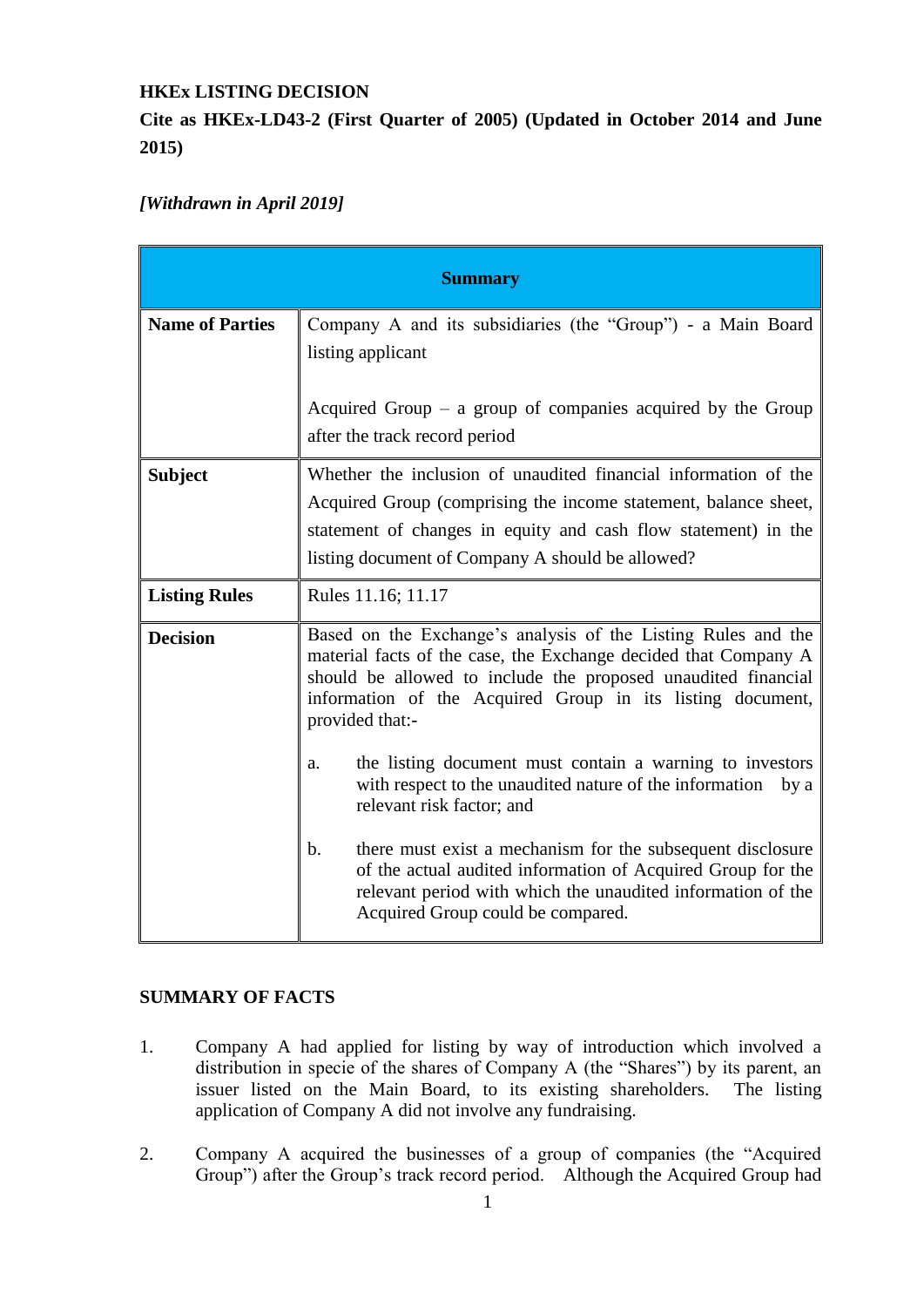suffered a net loss for the six months after the Group's track record period, the Exchange had agreed that it was inappropriate to combine the results of the Acquired Group with that of the Group in considering whether the Group met the track record profit requirement under Rule 8.05.

- 3. In addition to the financial information that was specifically required to be disclosed under the Listing Rules (see Rule 4.04(2)), Company A had proposed to include in its listing document the unaudited financial information of the Acquired Group (including results, balance sheet, statement of changes in equity and cash flow statement) for six months after the Group's track record period. *(Updated in June 2015)*
- 4. Company A submitted that the voluntary disclosure of the Acquired Group's unaudited accounts gave investors further information for assessing the performance of the enlarged group. It was not intended to give the Group a better valuation, as the information contained in the Acquired Group's unaudited accounts did not demonstrate a better than expected financial results. Further, the present listing did not involve any fundraising.
- 5. It was further submitted that the Acquired Group's unaudited accounts had been reviewed by the reporting accountants under Hong Kong Standard on Review Engagements 2410 "Review of Interim Financial Information performed by the Independent Auditor of the Entity" issued by the Hong Kong Institute of Certified Public Accountants (the "HKICPA") and they had concluded that the basis used for preparing the financial information was consistent with the accounting policies of the Group. *(Updated in June 2015)*

### **THE ISSUE RAISED FOR CONSIDERATION**

6 Whether the inclusion of unaudited financial information of the Acquired Group (comprising the income statement, balance sheet, statement of changes in equity and cash flow statement) in the listing document of Company A should be allowed?

# **APPLICABLE LISTING RULES OR PRINCIPLE**

7. Rule 11.16 of the Listing Rules provides that:

*'A listing document … must not contain reference (general or particular) to future profits … unless supported by a formal profit forecast. ...*

8. Rule 11.17 of the Listing Rules provides that:

'*A "profit forecast"… includes any profit estimate, being any estimate of profits or losses for a financial period which has expired but for which the results have not yet been audited or published.'*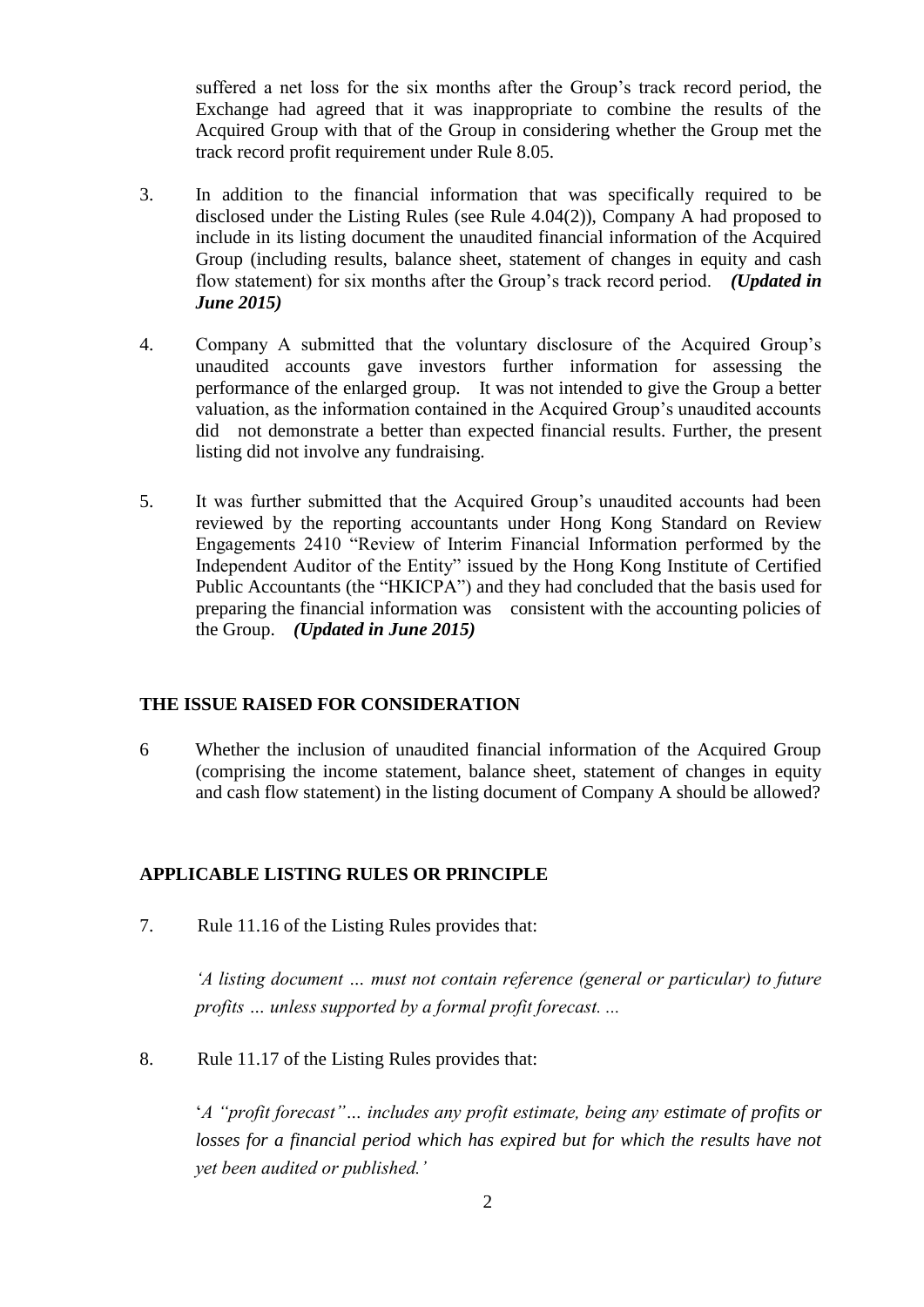#### **THE ANALYSIS**

- 9. The Exchange, in previous precedents, had rejected the inclusion of unaudited profit estimates in prospectuses as this might encourage other companies in the future to include profit forecasts/estimates rather than audited information for stub periods.
- 10. In the present case, the Exchange interpreted the provisions in the Listing Rules to refer to only profit forecasts/estimates of listed issuers and listing applicants. Unlike the previous cases considered by the Exchange, the present case did not involve a profit forecast/estimate of a listed issuer or listing applicant. This was because the Acquired Group's unaudited accounts would not be consolidated into those of the Group upon listing and therefore would not form part of the results of the Group. Therefore, the Acquired Group's unaudited accounts did not fall within the ambit of the previous decisions.
- 11. In this regard, the Exchange considered the following factors in deciding whether to allow the inclusion of unaudited information in the present case:
	- a. the level of assurance regarding the reliability of the information to be presented;
	- b. the materiality of such information to investors; and
	- c. would the inclusion of such information be potentially misleading for investors.

#### *Level of Assurance*

- 12. In the present case, the Exchange noted favourably that the reporting accountants had reviewed the Acquired Group's unaudited accounts in accordance with Hong Kong Standard on Review Engagements 2410 "Review of Interim Financial Information performed by the Independent Auditor of the Entity" and had concluded that they were prepared on a basis consistent with the accounting policies of the Group. Therefore, the Exchange was satisfied that the level of assurance would not be lower than the comfort given by reporting accountants with respect to a profit forecast prepared in accordance with Hong Kong Standard on Investment Circular Reporting Engagements 500 "Reporting on Profit Forecasts, Statements of Sufficiency of Working Capital and Statements of Indebtedness" issued by the HKICPA *(Updated in October 2014 and June 2015)*.
- 13. The Exchange was satisfied that the directors of Company A had undertaken to take responsibility for the accuracy and completeness of the unaudited information of the Acquired Group on the strength of the due diligence performed and the representations and warranties given by the management of the Acquired Group.
- 14. Further, Company A assured the Exchange that there would be a mechanism for subsequent disclosure of the actual results of the Acquired Group with which investors would be able to compare the unaudited information of the Acquired